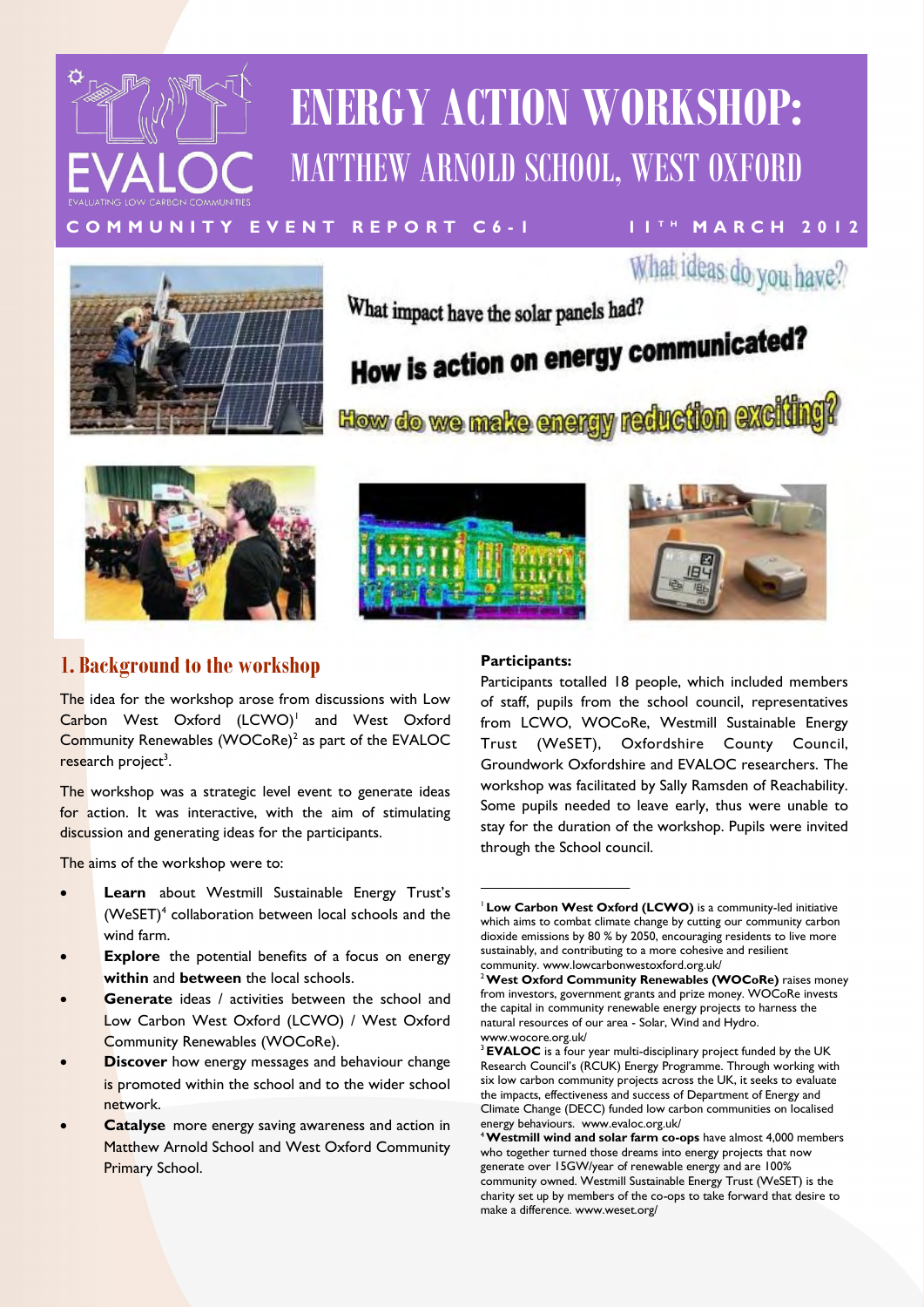## **2. Workshop format and feedback**

#### **2.1 Introductory thoughts and feelings about the**

#### **solar panels**

As participants were arriving, they were asked to look at the solar panels on the roof of the school, and respond by writing on large post-its (Figure 1), then speaking about their thoughts in more detail. The results are in Table 1.

#### **Summary:**

Overall, the participants' thoughts about the solar panels were positive, that they were a good thing for the school. Questions which arose included how much carbon is saved by having the panels, and how much income is produced for the school.

The panels generate positive feelings for the pupils, with other comments (including from one of the team that made them happen) including 'proud', which reflects the amount of work put into the project.



**Figure1.** Introductory thoughts and feelings

1. What's the first thing you THINK when you see the solar panels here?

- That they're a good thing
- That it is a good idea
- How many other schools are doing this?
- The effort is worth it
- More!! (on every school)
- Look good everyone can see the school is trying to save energy
- Look good
- Renewable
- How can it be replicated?
- That they are really good for our school
- How much income are they producing for the school?
- More panels on schools please
- What is the number of tonnes of carbon saved by the two arrays?

2. What's the first thing you FEEL when you see the solar panels here?

- Inspired scale to look at
- Hopeful
- Like the world is good
- Proud to see it there in operation, and see other people being impressed by it is really good
- The future
- Re-assured
- Curious
- Pleased
- Excited and happy
- Happy
- Happy
- Impressive
- Hooray!

**Table1:** Introductory thoughts and feelings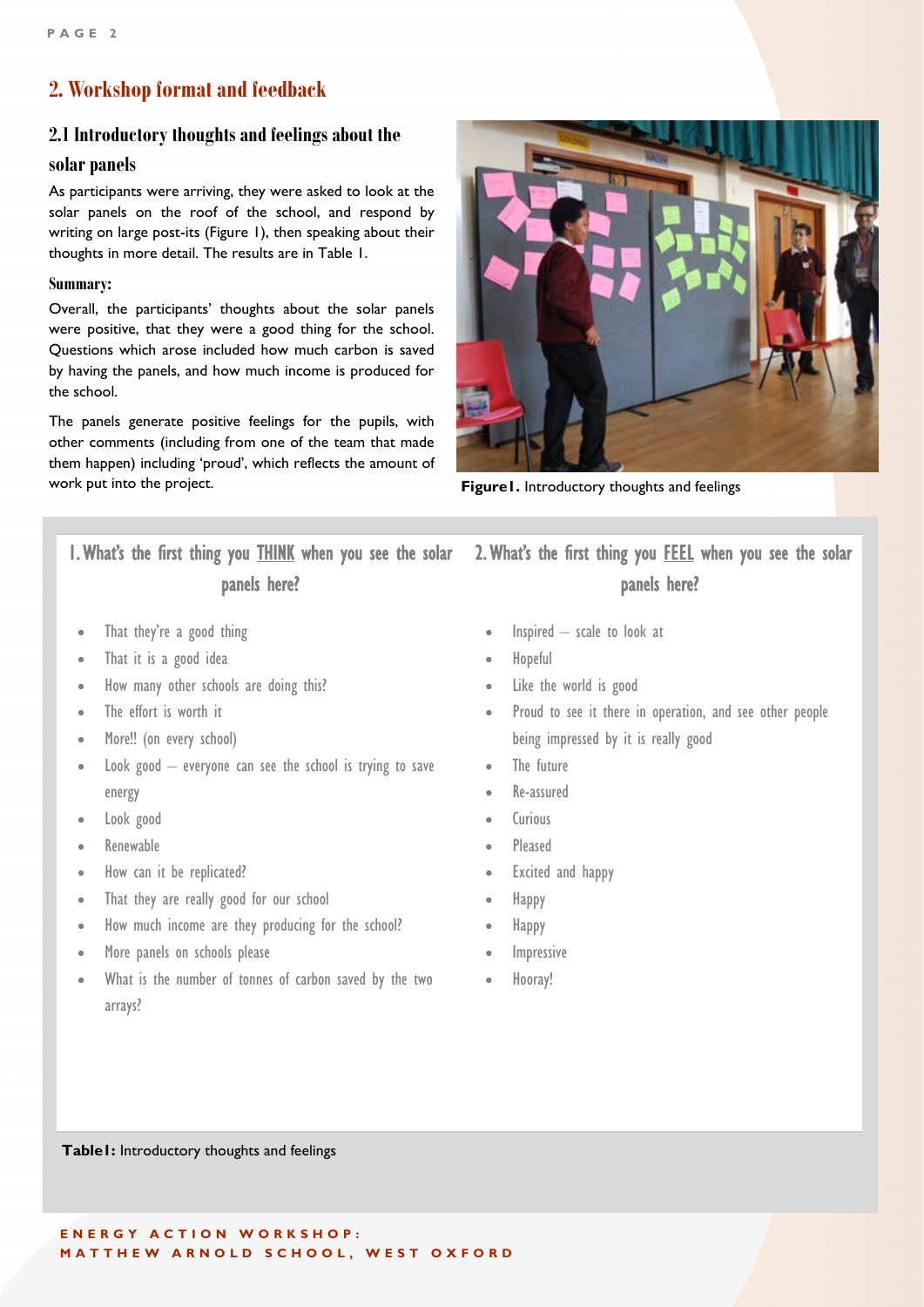#### **2.2 Thinking bigger**

The next part of the workshop focused on two main questions:

#### *How can we make the most of linking between Oxfordshire schools and renewable energy installations?* (Table 2)

#### *How can we make the most of this school's solar panels?* (Table 3)

## Cons / concerns: What's not working so Pros / positives: What's working well? well?

- Transport costs are an issue for some schools
- Our website is not used enough

#### [www.weset.org](http://www.weset.org)

- Becoming a priority i.e. this session in school time
- Do all school know about the resources?
- Not enough funds
- We need a part time paid worker to meet demand (WESET)
- Schools unsure of where to look for grants etc
- We want better prep and follow up in schools (reflection that for the schools visits it works better with preparation)
- Maintain high profile of energy reduction, alongside renewables
- Who is best to take a lead in communicating about this project?
- Changes in government funding i.e. grants
- Renewables not feasible on all sites
- $\bullet$  Low Carbon Hub<sup>5</sup> is good for joined up approach
- A lot of city and county wide activity
- Lots of proactive community energy
- We have some iconic sites
- Technology is improving and getting cheaper
- Eco schools: This work really inspired the next generation
- CAGs (Community Action Groups)6 -Oxford is great in relation to them
- $\bullet$  Enthusiasm of the students  $-$  they have lots of energy

The process involved working in small groups, on 'H sheets' (Figure 2). On the left was the question: What's not working so well? On the right 'what's working well? In the middle, the question 'what will make the difference now – ideas, solutions, improvements'.

After small group work, the ideas were presented back to the main group, followed by a discussion. Ideas were then ranked with sticky dot voting to prioritise topics for further action and discussion.

## What will make the difference now? Ideas, solutions, improvements.

- Events, talks by inspiring specialists, visits and excursions to solar and windmill parks (6 stars, see action point 2.3.1)
- Integrating into a wider energy management strategy for schools (5 stars, see action point 2.3.2)
- Behaviour change (Green Schools can help!) (4 stars)
- More press coverage about the positives of installations ( 4 stars)
- Energy display monitors with user friendly interface actions as a game / energy news feed (3 stars)
- Presentations by the head / facilities manager to other schools on the benefits (2 stars)
- Efficient networking (2 stars)
- $\bullet$  Eco-schools  $-$  they could help? Have a website, huge membership
- Use newsletters, email schools
- $\bullet$  Transfer to academy status  $-$  was just put on to capture the point that across the county this will have implications for energy installations.

**Table2:** How can we make the most of linking Oxfordshire schools and renewable energy installations?

<sup>&</sup>lt;sup>5</sup>The Low Carbon Hub is a social enterprise that works to lower carbon emissions across Oxfordshire by helping businesses, the public sector and communities to develop renewable energy projects and reduce energy demand. www.lowcarbonhub.org/

 $^6$  The CAG network consists of over <u>[50 groups](http://www.cagoxfordshire.org.uk/cags)</u> across Oxfordshire at the forefront of community led climate change action, organising events and projects to take action on issues including **waste, transport, food, energy** and **biodiversity**. www.cagoxfordshire.org.uk/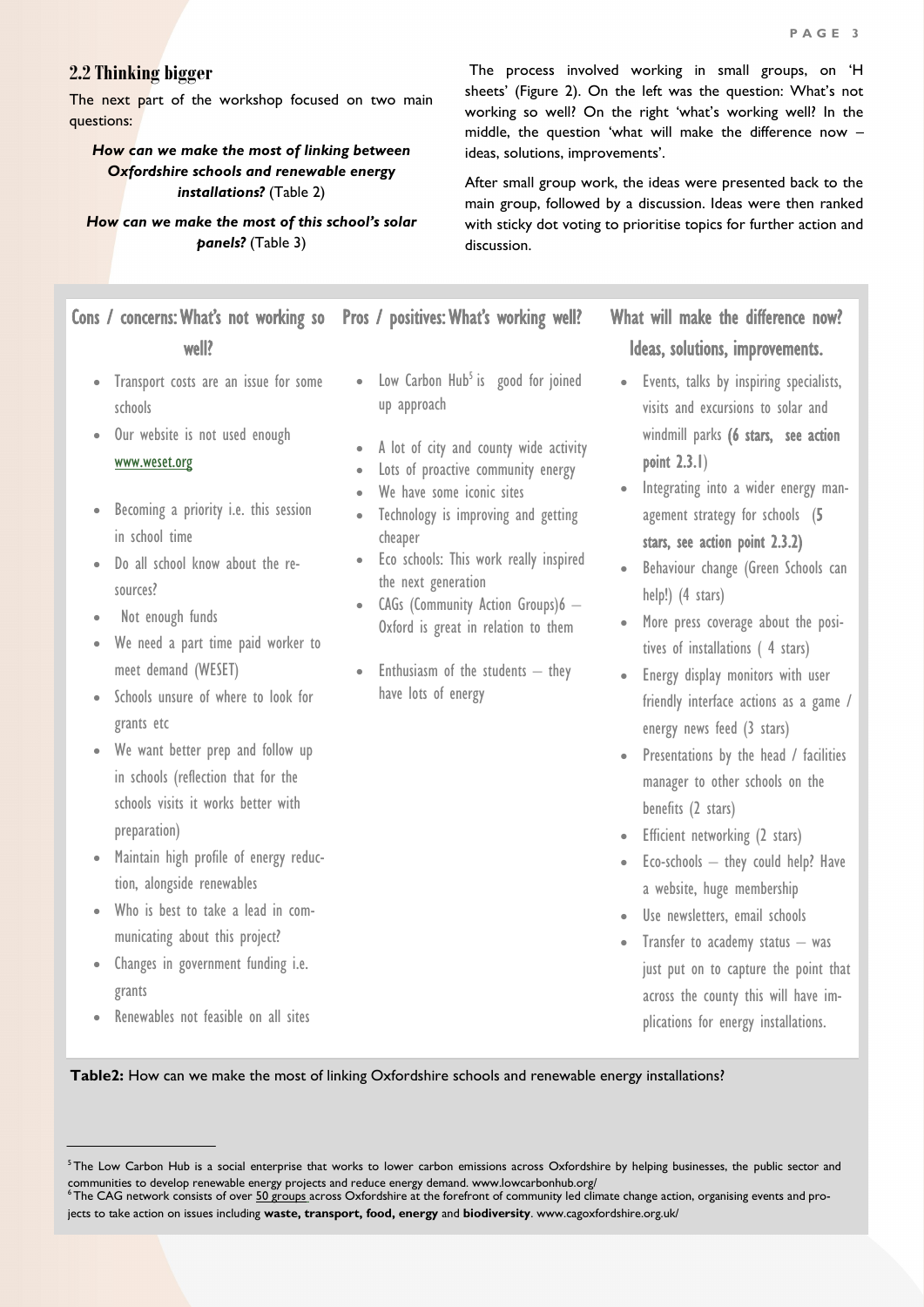#### **P A G E 4**

| Cons / concerns: What's<br>not working so well?                                                                                                                                                                                             | <b>Pros</b> / positives: What's<br>working well?                                                                                                 | What will make the difference now? Ideas, solutions, im-<br>provements                                                                                                                                                                                                                                                                                                                 |
|---------------------------------------------------------------------------------------------------------------------------------------------------------------------------------------------------------------------------------------------|--------------------------------------------------------------------------------------------------------------------------------------------------|----------------------------------------------------------------------------------------------------------------------------------------------------------------------------------------------------------------------------------------------------------------------------------------------------------------------------------------------------------------------------------------|
| Efficiency?<br>$\bullet$<br>$\bullet$<br>We don't know the<br>$\bullet$<br>$\bullet$<br>reason why we have<br>the solar panels in the<br>$\bullet$<br>first place<br>$\bullet$<br>We don't know how<br>the solar panels actual-<br>ly work! | It's eco-friendly<br>$\bullet$<br>They are saving us<br>money already<br>$\bullet$<br>It's saving energy<br>$\bullet$<br>They're doing their job | Energy figures should be mentioned in the school newsletters (<br>8 stars)<br>Learn about the environment in science! (4 stars)<br>To get involved in lesson, to teach them in lessons (3 stars)<br>We should have a notice board displaying figures and pictures<br>$(1 \text{ star})$<br>We should be told how much money they are saving and<br>what that is being used on (I star) |
| The students don't<br>know about the solar<br>panels                                                                                                                                                                                        | $\bullet$                                                                                                                                        | Evolve the technology<br>At break or lunch to turn off the electricity to save enough<br>energy or electricity (I star)                                                                                                                                                                                                                                                                |
| In citizenship lessons<br>(peace) we don't learn<br>/ talk about climate<br>change or the environ-<br>ment.                                                                                                                                 | $\bullet$                                                                                                                                        | Have a switch off . blackout day<br>Have a competition to see which department can save the<br>most energy and incentivise with a prize                                                                                                                                                                                                                                                |

#### **2.3 Discussion**

The discussion in this session revolved around two main issues; energy issues in the school and linking schools and renewable energy installations (Figure 3).

#### **Energy issues in the school:**

*Awareness:* Some pupils were unaware of the energy activities in the school, and had concerns that energy is not mentioned enough, although it is part of lessons and the focus of an enrichment day. Pupils felt that information about the panels (such as the monitor showing the amount of electricity generated) could be more interactive, with many people not knowing that there are solar panels at the school. Some pupils reflected that in primary school, they did more work on

energy issues. It would be good to have the electricity generation, and gas and electricity consumption mentioned in the school newsletter.

A staff member reflected that solar PV has been a good way to start thinking about energy reduction, with people noticing that some lights don't need to be on, or radiators being turned down. Recent activity about energy also included a poster competition.

**Behaviour:** Questions were asked whether having the solar panels translated into any other energy behaviour changes, such as things that are less easy to see and less easy to celebrate? How to visually celebrate achievements of behaviour change? This brought up discussion about citizenship, where the angle is more about 'helping out' than

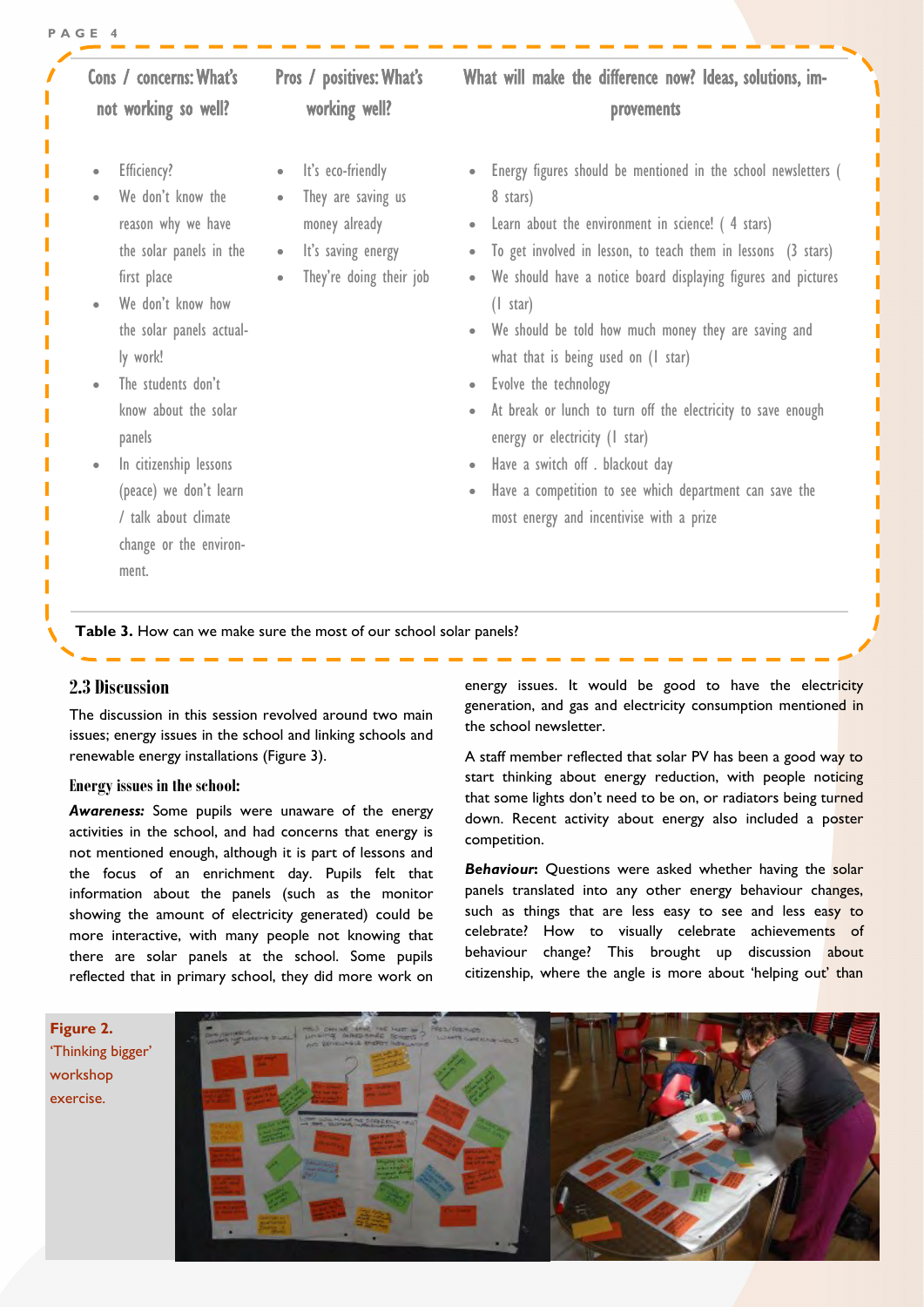**Figure 3.**  Further discussions on linking schools and renewable energy installations and energy issues within the school



thinking about the wider environment. You can get credits, although it was considered that there's not much reward in the credit, or incentive to get them. On reflection it would be good to include wider angles in the citizenship classes, such as climate change, and think about the motivations for getting involved in taking action.

*Practical action***:** Staff mentioned that they are working as hard as possible to insulate parts of the school – lots of rooms that are 'hot' and 'cold'.

*Ideas***:** Some ideas for raising the profile of energy within the school were:

- When giving school tours, include the solar panels as a feature.
- Hold an assembly on solar panels.
- Install a notice board displaying figures and pictures.
- Turn off appliances and lights in classrooms at lunchtimes.
- Include a mention of the energy generated by the solar panels in the school newsletter (although a staff member mentioned that they are included in the newsletter).

#### **Linking schools and renewable energy installations:**

Westmill Wind farm receives about 5,000 visitors, and now has 33 acres of solar panels, which will be raised as a share offer soon, allowing people to invest smaller amounts in the solar farm. The whole site generates enough electricity for 6,000 houses. It has a range of resources online for integrating into lesson plans and activities (<http://www.weset.org/resources.htm> ).

Of particular interest, Liz Rothschild from WeSET mentioned that they had Student Environmental Educators who went in to local secondary school to speak about the wind farm. They shared information with pupils from local Primary schools such as how the wind turbines work; and how different wind speeds generate differing amounts of electricity. This could be an opportunity to encourage peer learning about energy, particularly to the primary school.

Further discussion focused around encouraging parents to install solar PV on their roofs, and the harder work needed to insulate houses.

#### **2.4 Action planning**

Following the ranking of the action points above, ideas were generated to develop the action points. The action points in general could be summarised as:

- Information learning and awareness within the school.
- Sharing learning about renewables across different organisations and networks in Oxfordshire to encourage similar action.

#### **Events, talks by inspiring specialists. Visits, excursion to solar / windmill parks:**

1. Advertise talks and visits to wind / solar farms to schools more widely in Oxfordshire.

2. Travel would need to be subsidised, as it's currently one of the biggest obstacles to school visits.

3. Put all the information about schools resources and renewable energy on a county-wide accessible website, linking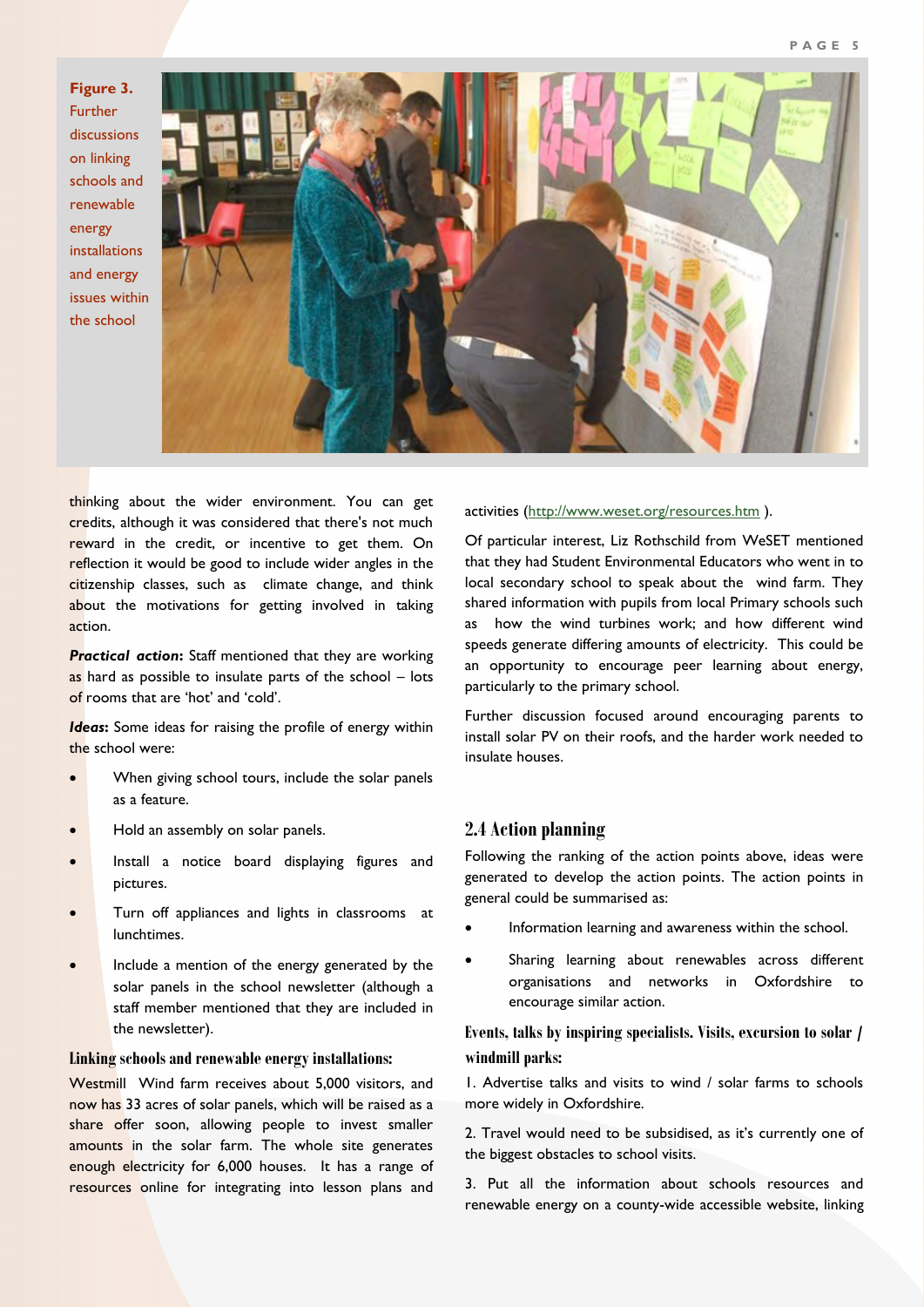together the low carbon hub, and county council schools hubs. It was recognised that it would be good to have a way to browse relevant and reliable speakers who can speak to schools. If the school is having an outside speaker event, parents could also be encouraged to attend.

*Note:* the University has a range of speaker events that are relevant, all advertised via the ONE (Oxford Networks for the Environment) webpage: [http://](http://www.one.ox.ac.uk/index.html) [www.one.ox.ac.uk/index.html,](http://www.one.ox.ac.uk/index.html) where you can also sign up for the newsletter.

**Integrating into a wider energy management strategy for schools: how to get a good energy management strategy inside schools:** 

1. Involve key people, such as the head and caretaker.

2. Write a plan / strategy / ethos.

3. Involve all stakeholder groups *and give them time to do it*. Parents are also important as they are part of the wider community.

4. Create case studies demonstrating financial benefits of renewables projects, and dos / don'ts for schools.

5. Get buy in and financial support. The practicalities of funding need to be considered: eg Salix / Prudential loans possibly. Put at county level.

## **When giving tours of the school we should show the solar**

#### **panels (6 stars):**

1. Identify the people who tell tour guides where to go.

2. Pass on information, maybe a prepared sheet, with some brief information about what to say about solar panels.

3. Make sure guides do talk about panels and show them to visitors.

**We should have an assembly on the solar panels so the students find out about them (3 stars):** 

1. Talk to the staff member in charge of assemblies.

2. Students would listen more if other students present information in the assembly.

3. Plan an assembly, with a relaxed atmosphere to foster interaction between pupils and teachers.

Note: Assemblies are planned a long way ahead.

#### **Additional ideas generated from the discussion:**

- During a School Switch off day, there could be a departmental energy saving competition.
- It would be good for staff involved to follow up on the schools meet ups, which occur between the caretakers and energy service staff of the schools.
- It would be good to have overall information about how many Oxfordshire schools have solar

PV, together with the performance of the different arrays, and an evaluation (including cost, electricity savings, and energy generated).

More sharing of information would be useful, and experience gained by some schools and community groups needs to be made available to other groups.

#### **2.5 Reflections**

The final exercise was an opportunity to reflect on the workshop, asking participants to write their responses to the question 'What's changed most for you from today?'

The reflections are written up as follows, with Figure 4 showing how they were presented.

- Making contacts with people whose expertise and enthusiasm we can harness!
- My ideas about solar panels.
- My view of the solar panels.
- The realisation that installation of the PV panels is not enough on its own: a wider programme would make a bigger difference to people's awareness (and behaviour change).
- The issues related to integration / communication / dissemination of having solar panels installed in a school are now more clear. Time for action!
- Better communication between stakeholders. A need for a strategy to promote further schemes.
- My view of how we can get people involved in saving energy has changed.
- Possible partnerships!
- Making positive links.
- People are more enthusiastic (especially pupils) about preventing climate change than I thought initially. However there is inertia on action which may be reduced by aiding communication and sharing experiences.

#### **3. Reflections on the day**

#### **(Jo Hamilton, EVALOC researcher)**

'The workshop was about knowledge exchange, both within the school, and between the school and other organisations in Oxfordshire who are involved in education and renewable energy.

I was struck by the difference in opinion between some pupils about the lack of visibility of energy issues within the school, and their perception that not enough is being done to make the most of the solar panels and associated energy issues, and some of the staff members who mentioned that more action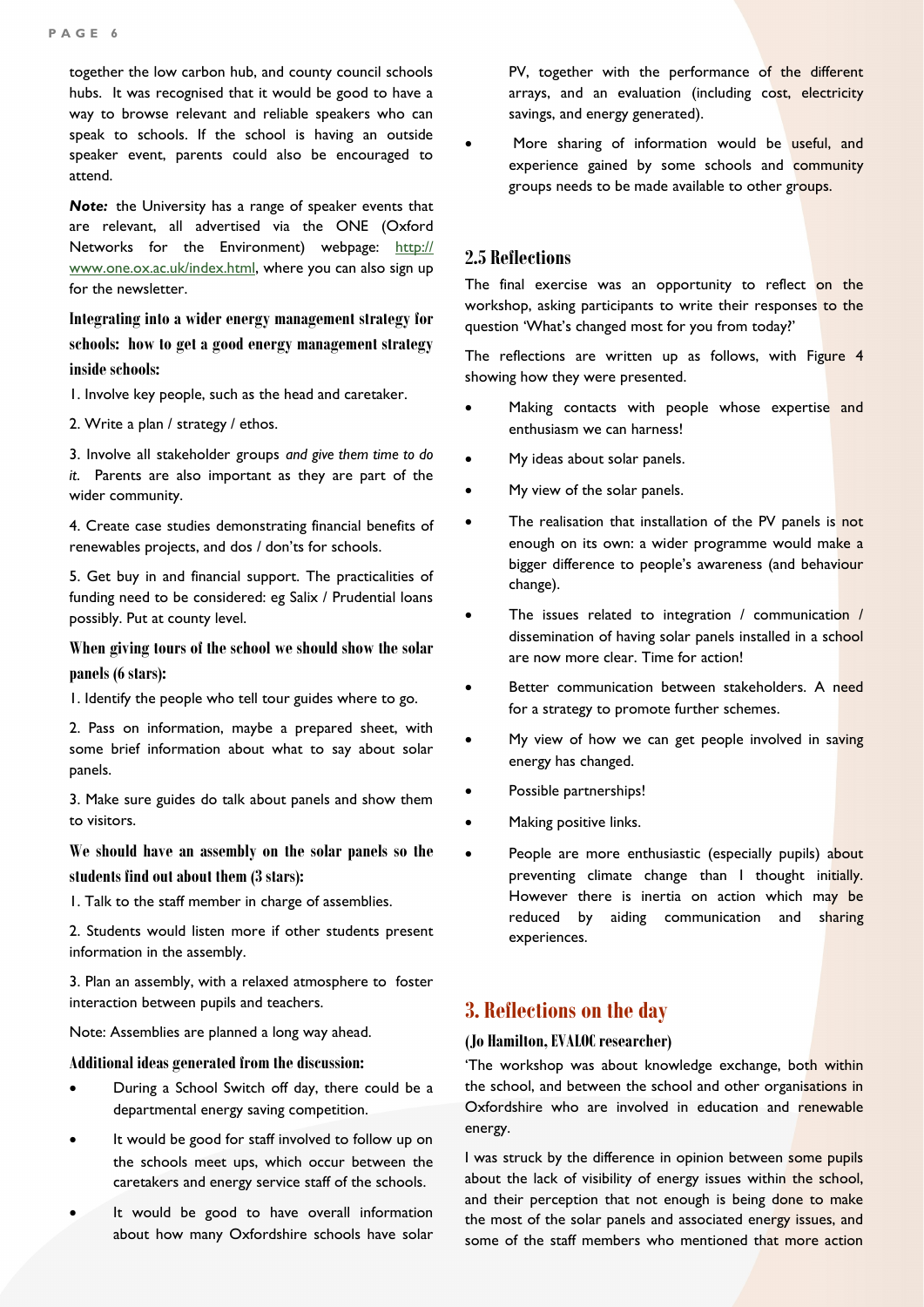was taking place than the pupils were mentioning. The comparison between the approach to energy at a primary and secondary school level was interesting too – is this because West Oxford Community Primary School had been very active, or that there wasn't enough happening (in their eyes) at a secondary level?

What knowledge is needed to affect energy behaviour change at a school level, and how can the school make the best contribution towards this?

As the organisations who deliver energy education change (for example, the Earth Trust's previous remit is now delivered by Groundwork) it can be hard to keep up with the contacts.

It seems that one central resource where the information about renewables in schools, lesson plans, funding sources and evaluation about the different schemes could be accessed. Obviously, to be relevant, this would need to be kept updated.'

#### **4. Evaluation**

Due to some pupils having to leave early, only 10 evaluation forms were collected about the workshop.

*What was the most useful thing you learnt at this workshop?* 

The replies to this question focused around three main areas, listed below.

Participants found it heartening to reflect on the achievements of the solar PV installations, and explore options for building on the success of the PV both within the school and between a wider network of Oxfordshire organisations, with a range of different organisations

**Figure 4: 'What's changed most for you from today?'** exercise

#### *Building the basis for further action:*

- Possibility of extending work, and the scale of solar that is possible in schools.
- The size of the group of people concerned about climate change is larger than I thought as different organisations were represented.
- The activists / help on offer from others.
- The impacts of the installation of solar panels in MA school and possibilities for future similar projects. Importance of involving schools in micro-generation schemes, and transferring learning to children.

#### *Communication:*

- General communication issues, such as raising awareness of climate change issues, renewables etc. needs to be tackled in a variety of ways on a continuing basis in schools.
- Information about Westmill.

#### *Ideas and reflections:*

- How people feel about the solar panels.
- To let out my ideas.

In terms of if the workshop motivated participants to save energy in their school and community, three six participants said that the event had increased their motivation, three participants felt the same, with one respondent being unsure.

Other thoughts and reflections included thinking that a specific discussion about community / school cross engagement would be useful , and exploring how to continue and develop the learning within the schools sector, such as what can be gained by exchange of information between schools in Oxfordshire?